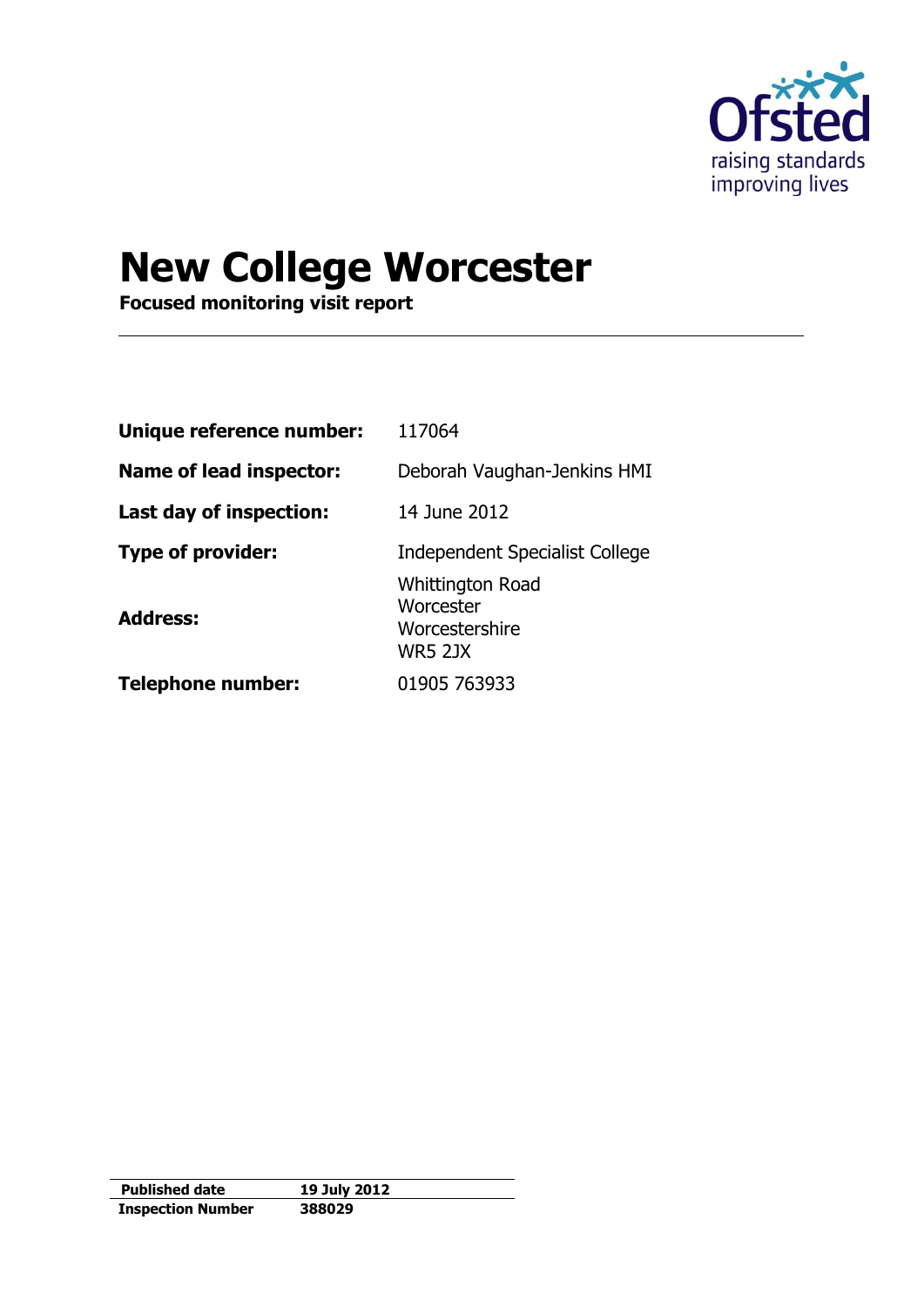## **FOCUSED MONITORING VISIT: MAIN FINDINGS**

## **Context and focus of visit**

New College Worcester is a non-maintained, residential special school for young people aged 11 to 19. A sixth form facility caters for learners aged 16 to 19. All learners are blind or partially sighted. A minority of learners have additional needs, including hearing impairment and Asperger's Syndrome. Of the 42 learners in the sixth form, three are funded by the Education Funding Agency (EFA).

Learners study GCE A-level subjects with the majority progressing to higher education. A small number study foundation courses. Some learners enrol at the college from mainstream schools. In January 2012, the college completely restructured its governance arrangements with the creation of a single governing body.

The college received its last full Ofsted inspection in November 2008, at which time inspectors judged the college to be good for overall effectiveness, capacity to improve, outcomes for learners, quality of provision and leadership and management. This report focuses on the themes explored during this monitoring visit.

## **Themes**

#### **Self-assessment and improvement planning**

#### **What progress has been made in using data to support quality monitoring and self-assessment processes to enable the college to measure the impact of its actions more effectively? Reasonable progress**

The college recognises that it needs to use headline data better and is in the process of strengthening its quality assurance procedures. The introduction of frequent miniaudit checks of provision is underway to ensure more coherent and consistent implementation in areas such as learner target setting and lesson planning. Recent changes to the structure of the governing body have provided a clearer focus on performance monitoring. The governing body is aware that the college needs to use key performance indicators much more effectively to review its overall progress and evaluate its impact.

The college self-assessment process remains well established. The self-assessment report is detailed and is more evaluative than at the previous inspection. Some evidence within the report however is too anecdotal. While in several cases comparisons are made to improvements on the previous year, references to threeyear trends across all aspects of provision are under used. As a result, it is not always easy to for the college to demonstrate fully the longer-term impact of its work and the sustainability of improvements.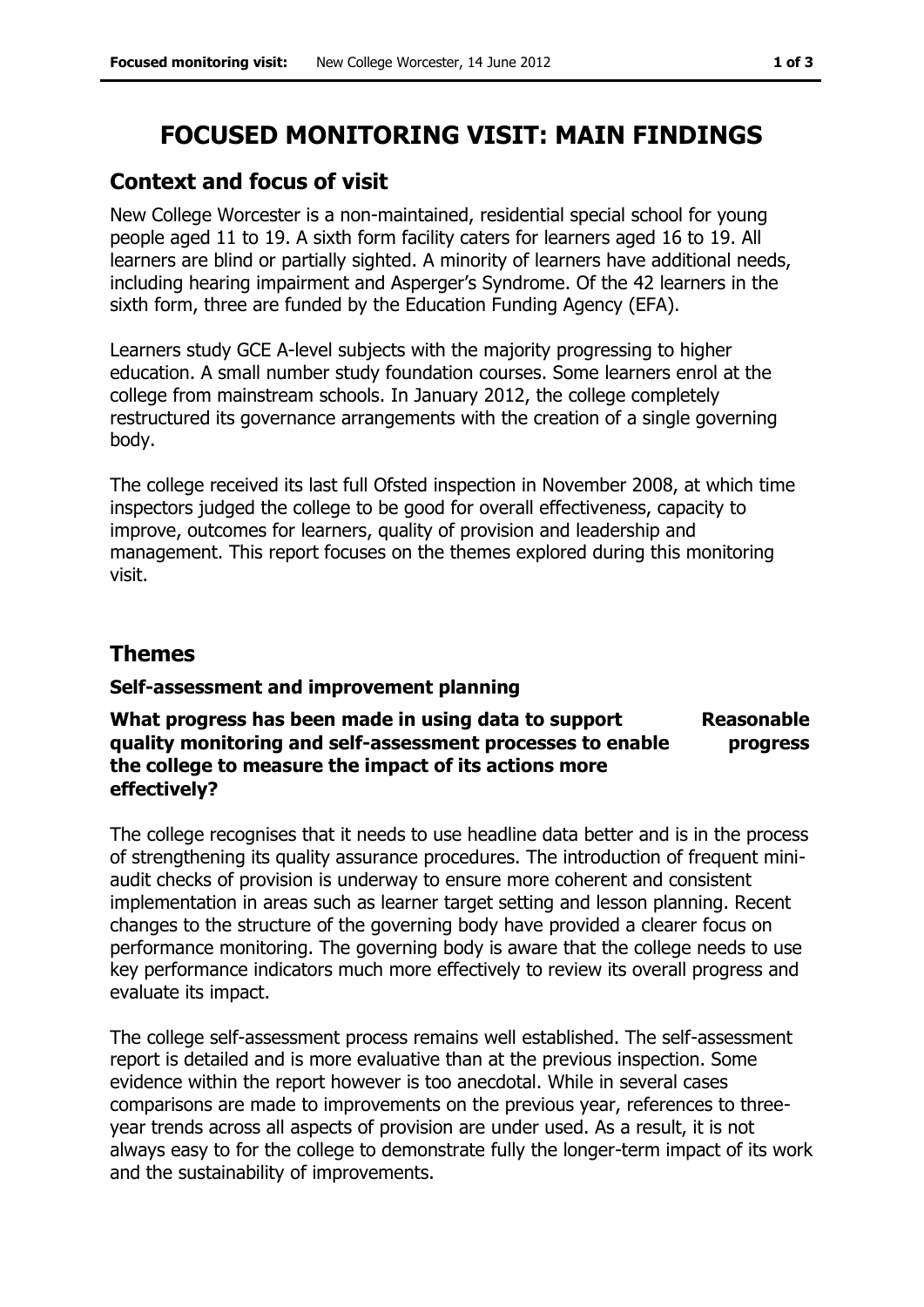#### **Outcomes for learners**

#### **What progress has been made in improving learners' outcomes including ensuring their final destinations are sustainable? Reasonable progress**

The development of learners' broader outcomes, such as gains in self-confidence and improving the levels of learners' independence, remain a positive feature of the college. The majority of learners achieve their qualifications either fully or partially, although some achievement varies by subject and across qualifications. The college's self-assessment report recognises accurately the need to improve the consistency of individual learner target setting across the provision in order to better capture and measure all aspects of learners' progress, including incidental learning.

The self-assessment report also highlights accurately the need to better track learners' destinations formally over time. On leaving the college, information on learners' intended destinations is collated routinely and shows a high proportion of learners progress successfully to either further or higher education. The tracking of learners' destinations beyond this point, in order to measure how effectively the college is preparing learners to pursue their future choices, is currently less rigorous. In order to ensure learners' destinations are sustainable, a number of wellconsidered initiatives have been introduced. For example, a programme of lessons has been designed to help learners develop the skills they will need to cope in mainstream environments. These sessions include increasing learners' assertiveness and coping skills and providing strategies on how best to prepare for an interview.

#### **What progress has been made in improving AS-level outcomes since the last inspection?**

#### **Significant progress**

In 2008, the progress learners made on AS programmes was well below expectations and achievement on AS-level courses was more mixed than for other courses. Since the last inspection outcomes for AS qualifications have improved notably, with most learners studying at AS-level making progress at least in line with expectations and several making much better than expected progress. Pass rates have improved from 64% in 2007/08 to 87% in 2010/11 and those achieving A to C grades improved from 24% to 48% within the same period. For the three current EFA-funded learners, most are on target to at least meet their predicted grades this year. The college however, does not yet systematically report on the progression rates of those learners who move from AS to A2 programmes or explicitly reference success rates.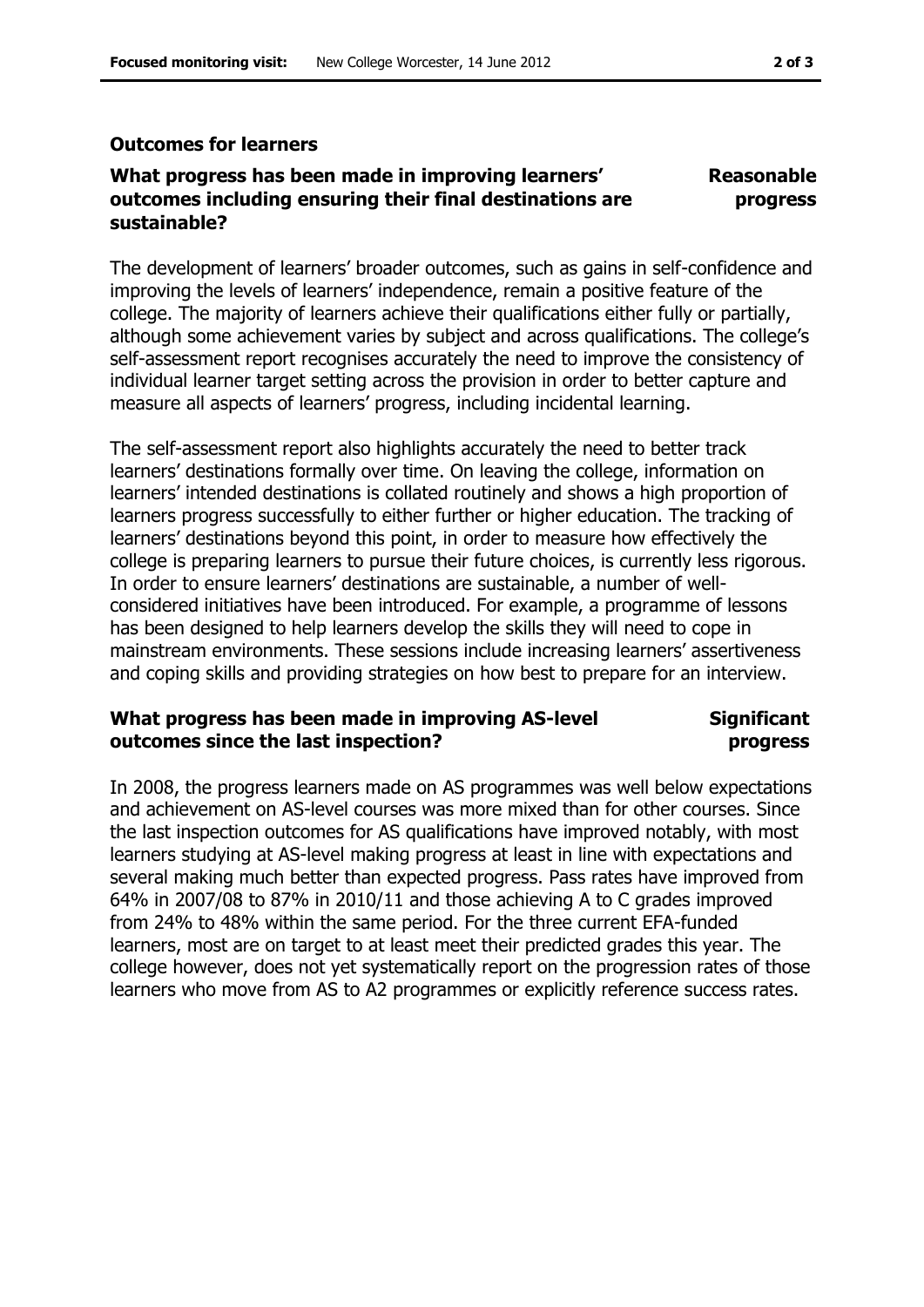### **Quality of provision**

#### **What progress has been made in using quality assurance procedures and staff development to improve the quality of teaching and learning? Reasonable progress**

The college's staff training and development programme continues to focus on improving teaching, learning and assessment. Peer observations have been initiated recently to aid in the sharing of good practice between teachers. Since the last inspection, managers have strengthened the moderation arrangements for monitoring the quality of teaching and learning. Around half of all observations are now observed jointly with members of the senior or middle management team which is helping to increase the rigour of judgments made about lessons. As a result of this increased rigour, the college's data show a reduction in the overall number of lessons judged good or better from 77% to 69% but an increase in outstanding lessons from 5% to 13%.

While improvements in the college's observation arrangements are clear, not all areas of the quality monitoring processes are yet sufficiently robust. For example, inyear observation data are not compiled and analysed until the end of the academic year. Consequently, it is difficult for managers to identify and action swiftly any emerging issues, or indeed, highlight the positive impact of any training. Additionally, the college does not extract and analyse systematically the quality of teaching for learners above the age of 16 to see if there are any variations with that for younger learners. The quality and detail of observers' written records varies. While some are comprehensively written with clear justification for the grade awarded, others are less convincing given the evidence presented. Senior managers are aware processes need to be strengthened further and from September 2012 the senior leadership team is being restructured to incorporate a senior post holder with specific responsibility for teaching and learning.